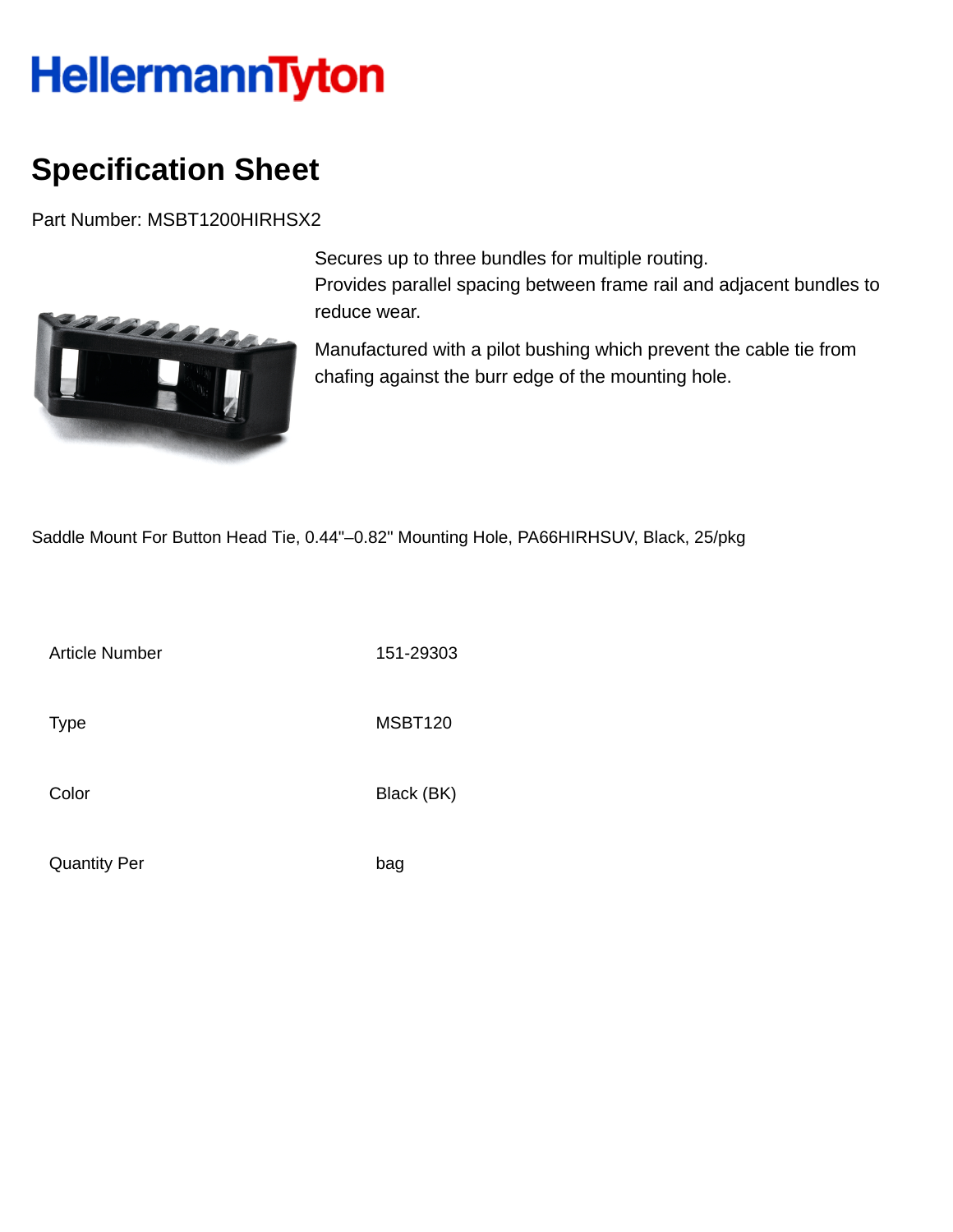| <b>Product Description</b>              | HellermannTyton's saddle mounts are designed to be used with<br>button head ties, the saddle mount stands off bundles from frame<br>rails, providing clearance from bolts and other protrusions for<br>protection against abrasion. This mount also allows the flow-through<br>of salt, dirt, and other impurities from the road which prevent<br>unwanted build-up on hoses and harnesses. The tie is snapped into<br>the mount which allows the strap and tie assembly to be pre-installed<br>on the frame rail or panel. The mount can secure three separate<br>bundles, providing parallel spacing between the frame rail and<br>adjacent bundles. The saddle mount is manufactured with a pilot<br>busing which prevents the cable tie from chafing against the burr<br>edge of the mounting hole. |
|-----------------------------------------|---------------------------------------------------------------------------------------------------------------------------------------------------------------------------------------------------------------------------------------------------------------------------------------------------------------------------------------------------------------------------------------------------------------------------------------------------------------------------------------------------------------------------------------------------------------------------------------------------------------------------------------------------------------------------------------------------------------------------------------------------------------------------------------------------------|
| <b>Short Description</b>                | Saddle Mount For Button Head Tie, 0.44"-0.82" Mounting Hole,<br>PA66HIRHSUV, Black, 25/pkg                                                                                                                                                                                                                                                                                                                                                                                                                                                                                                                                                                                                                                                                                                              |
| <b>Global Part Name</b>                 | MSBT120-PA66HIRHS-BK                                                                                                                                                                                                                                                                                                                                                                                                                                                                                                                                                                                                                                                                                                                                                                                    |
|                                         |                                                                                                                                                                                                                                                                                                                                                                                                                                                                                                                                                                                                                                                                                                                                                                                                         |
| Length L (Imperial)                     | 1.90                                                                                                                                                                                                                                                                                                                                                                                                                                                                                                                                                                                                                                                                                                                                                                                                    |
| Length L (Metric)                       | 48.3                                                                                                                                                                                                                                                                                                                                                                                                                                                                                                                                                                                                                                                                                                                                                                                                    |
| Width W (Imperial)                      | 0.65                                                                                                                                                                                                                                                                                                                                                                                                                                                                                                                                                                                                                                                                                                                                                                                                    |
| Width W (Metric)                        | 16.5                                                                                                                                                                                                                                                                                                                                                                                                                                                                                                                                                                                                                                                                                                                                                                                                    |
| Bundle Diameter 1st Loop Max (Imperial) | 6.0                                                                                                                                                                                                                                                                                                                                                                                                                                                                                                                                                                                                                                                                                                                                                                                                     |
| Bundle Diameter 1st Loop Max (Metric)   | 152.4                                                                                                                                                                                                                                                                                                                                                                                                                                                                                                                                                                                                                                                                                                                                                                                                   |
| Bundle Diameter 2nd Loop Max (Imperial) | 1.0                                                                                                                                                                                                                                                                                                                                                                                                                                                                                                                                                                                                                                                                                                                                                                                                     |
| Bundle Diameter 2nd Loop Max (Metric)   | 25.4                                                                                                                                                                                                                                                                                                                                                                                                                                                                                                                                                                                                                                                                                                                                                                                                    |
| Height H (Imperial)                     | 0.80                                                                                                                                                                                                                                                                                                                                                                                                                                                                                                                                                                                                                                                                                                                                                                                                    |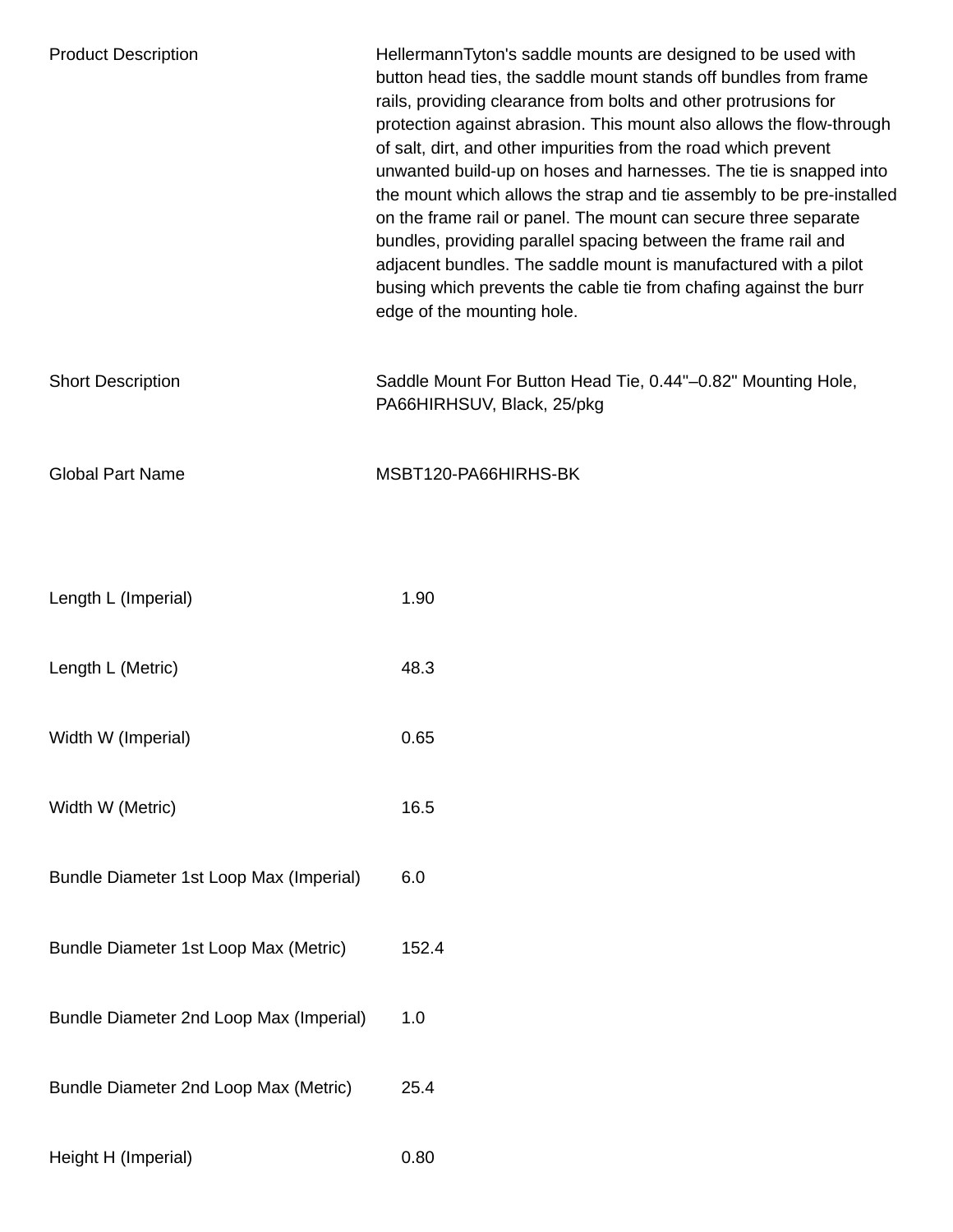| Height H (Metric)                       | 20.6           |
|-----------------------------------------|----------------|
| Panel Thickness Min (Imperial)          | 0.16           |
| Panel Thickness Max (Imperial)          | 0.75           |
| Panel Thickness Min (Metric)            | 4.1            |
| Panel Thickness Max (Metric)            | 19.05          |
| Mounting Hole Diameter D (Imperial)     | $0.44 - 0.82$  |
| Mounting Hole Diameter D (Metric)       | 11.2 - 20.8 mm |
| Mounting Hole Diameter D Min (Imperial) | 0.44           |
| Mounting Hole Diameter D Max (Imperial) | 0.82           |
| Mounting Hole Diameter D Max (Metric)   | 20.8           |

| Material                     | Polyamide 6.6, high impact modified, heat stabilized (PA66HIRHS) |
|------------------------------|------------------------------------------------------------------|
| <b>Material Shortcut</b>     | PA66HIRHS                                                        |
| Flammability                 | <b>UL 94 HB</b>                                                  |
| <b>Operating Temperature</b> | -40°F to +221°F (-40°C to +105°C)                                |
| <b>ROHS Compliant</b>        | Yes                                                              |